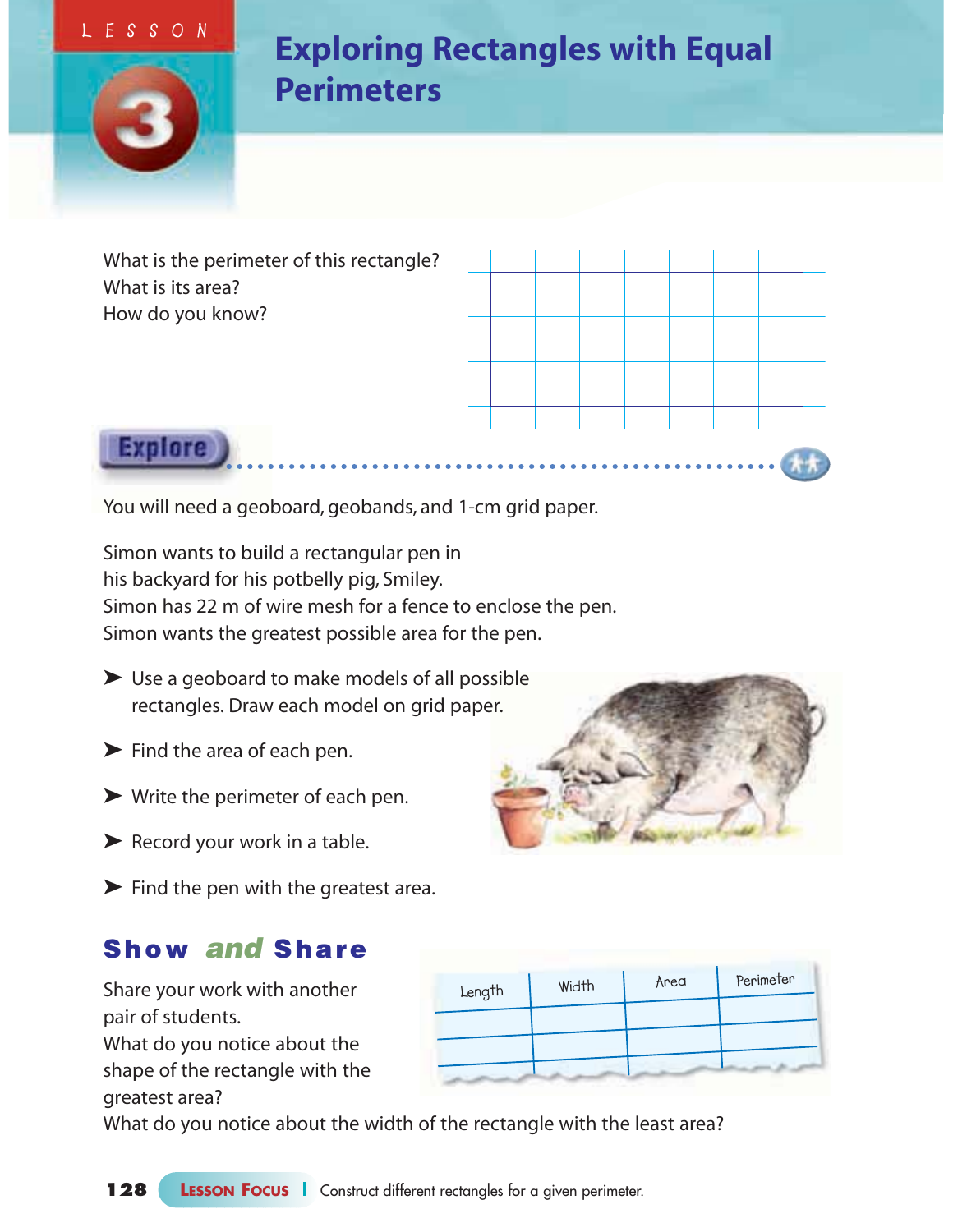**Connect** 

Rectangles with equal perimeters can have different areas. Each rectangle below has perimeter 18 cm.

|  |                   |  | $8 \text{ cm}^2$ |  |  | The rectangle with the<br>least width has the least                  |  |  |
|--|-------------------|--|------------------|--|--|----------------------------------------------------------------------|--|--|
|  |                   |  |                  |  |  | area.                                                                |  |  |
|  |                   |  |                  |  |  |                                                                      |  |  |
|  |                   |  |                  |  |  |                                                                      |  |  |
|  |                   |  |                  |  |  | $20 \text{ cm}^2$                                                    |  |  |
|  | $14 \text{ cm}^2$ |  | 18 $cm2$         |  |  |                                                                      |  |  |
|  |                   |  |                  |  |  |                                                                      |  |  |
|  |                   |  |                  |  |  | The rectangle closest in shape to a<br>square has the greatest area. |  |  |
|  |                   |  |                  |  |  |                                                                      |  |  |
|  |                   |  |                  |  |  |                                                                      |  |  |

### **Practice**

- **1.** Copy each rectangle onto 1-cm grid paper. For each rectangle:
	- Find the perimeter.
	- Draw a rectangle with the same perimeter but greater area.
	- Draw a rectangle with the same perimeter but lesser area.
	- Find the area of each rectangle you draw.







. . . . . . . .

. . . . . . . . . .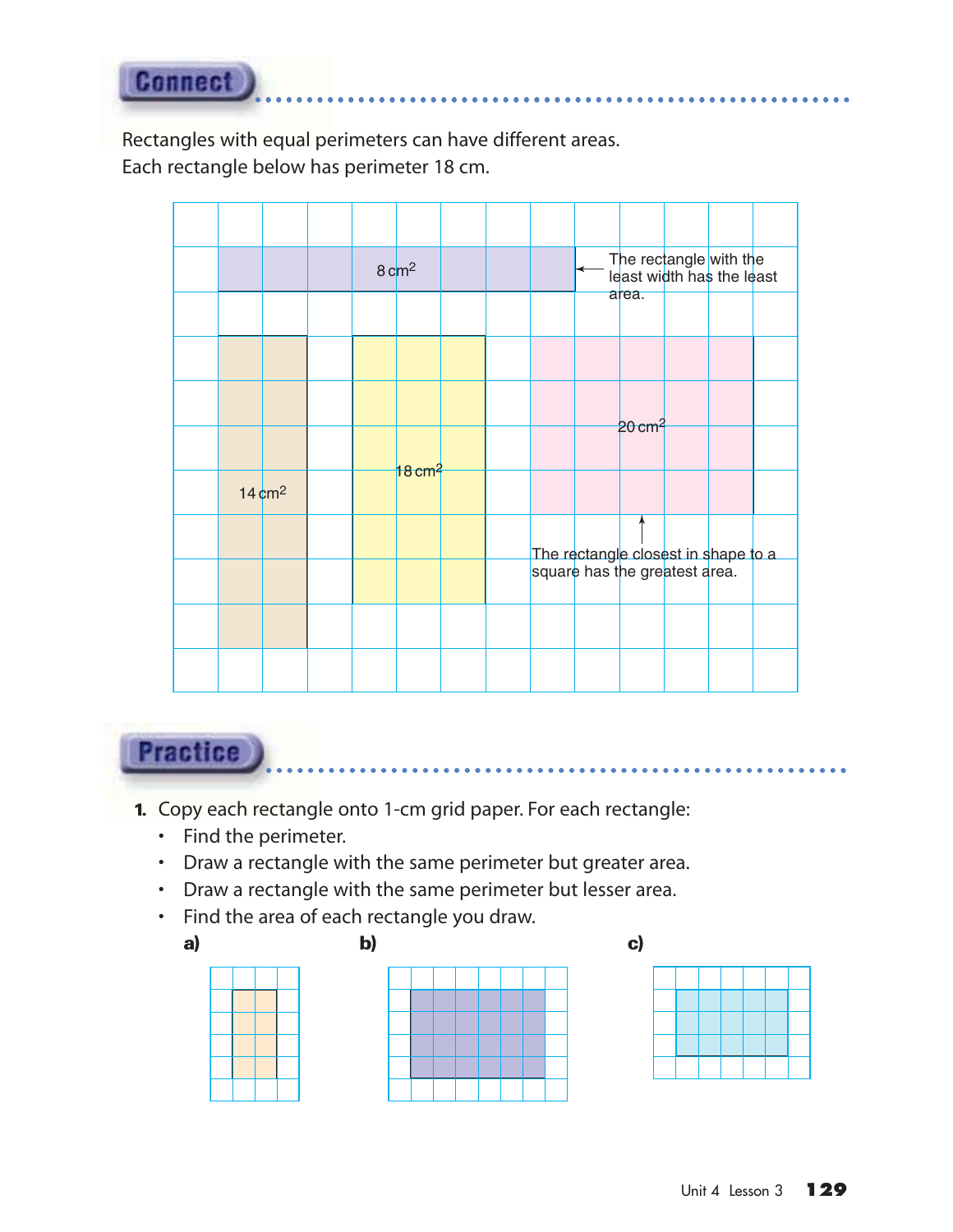**2.** Use 1-cm grid paper.

Draw all possible rectangles with each perimeter. Find the area of each rectangle.

**a)** 16 cm **b)** 20 cm **c)** 14 cm

- **3.** Draw 2 different rectangles with each perimeter below. One rectangle has the least area. The other rectangle has the greatest area. Find the area of each rectangle you draw. Use a geoboard to help you. **a)** 10 cm **b)** 12 cm **c)** 8 cm
- 
- **4.** Suppose you want to make a rectangular garden with a perimeter of 24 m.
	- **a)** The garden must have the greatest possible area. What should the dimensions of the garden be?



- **b)** Which garden would you design if you do not like garden work? Explain your design. Show your work.
- **5.** Describe a situation where both area and perimeter are important.
- **6.** Use a geoboard to make a rectangle with each perimeter and area. Record your work on dot paper.
	- **a)** perimeter 24 units and area 32 square units
	- **b)** perimeter 14 units and area 10 square units
	- **c)** perimeter 8 units and area 4 square units
- **7.** Xavier has 16 m of fencing to put around his square flower garden.
	- **a)** What are the side lengths of Xavier's garden? How do you know?
	- **b)** What is the area of his garden?
- **8.** Sarah has 100 cm of trim for each rectangular placemat she is making.
	- **a)** List the lengths and widths of 6 possible placemats.
	- **b)** Which placemat in part a would be the best size? Give reasons for your choice.

#### **Reflect**

Write a letter to a friend to explain the difference between area and perimeter.